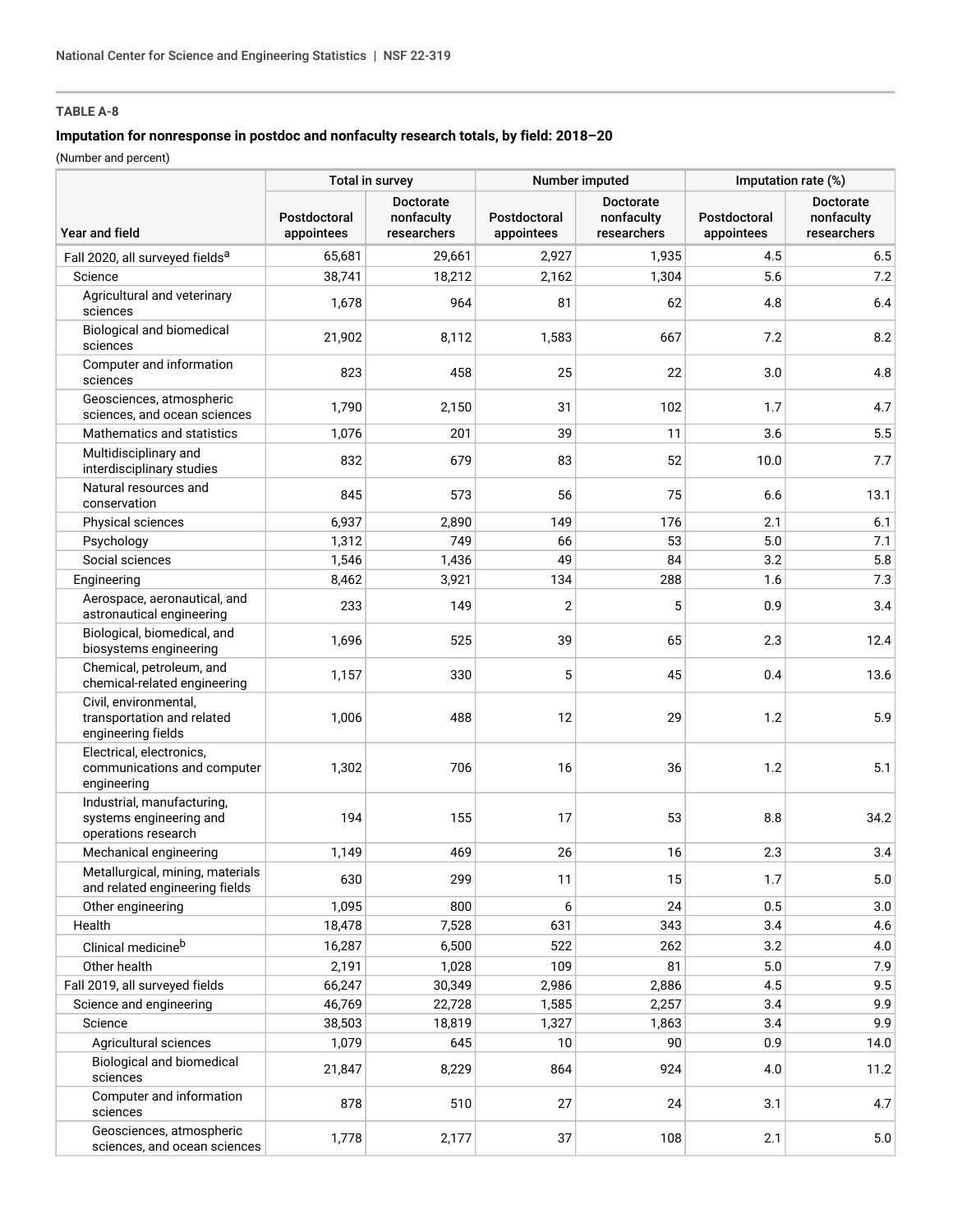# **TABLE A-8**

## **Imputation for nonresponse in postdoc and nonfaculty research totals, by field: 2018–20**

(Number and percent)

|                                                            | Total in survey<br>Number imputed |                                               |                            | Imputation rate (%)                           |                            |                                               |
|------------------------------------------------------------|-----------------------------------|-----------------------------------------------|----------------------------|-----------------------------------------------|----------------------------|-----------------------------------------------|
| Year and field                                             | Postdoctoral<br>appointees        | <b>Doctorate</b><br>nonfaculty<br>researchers | Postdoctoral<br>appointees | <b>Doctorate</b><br>nonfaculty<br>researchers | Postdoctoral<br>appointees | <b>Doctorate</b><br>nonfaculty<br>researchers |
| Mathematics and statistics                                 | 1,070                             | 305                                           | 27                         | 34                                            | 2.5                        | 11.1                                          |
| Multidisciplinary and<br>interdisciplinary studies         | 972                               | 820                                           | 24                         | 17                                            | 2.5                        | 2.1                                           |
| Natural resources and<br>conservation                      | 806                               | 582                                           | 21                         | 25                                            | 2.6                        | 4.3                                           |
| Physical sciences                                          | 7,159                             | 3,316                                         | 196                        | 509                                           | 2.7                        | 15.3                                          |
| Psychology                                                 | 1,152                             | 576                                           | 71                         | 26                                            | 6.2                        | 4.5                                           |
| Social sciences                                            | 1,762                             | 1,659                                         | 50                         | 106                                           | 2.8                        | 6.4                                           |
| Engineering                                                | 8,266                             | 3,909                                         | 258                        | 394                                           | 3.1                        | 10.1                                          |
| Aerospace, aeronautical, and<br>astronautical engineering  | 227                               | 124                                           | 3                          | 9                                             | 1.3                        | 7.3                                           |
| Agricultural engineering                                   | 112                               | 55                                            | 0                          | 0                                             | 0.0                        | 0.0                                           |
| Bioengineering and<br>biomedical engineering               | 1,515                             | 492                                           | 119                        | 74                                            | 7.9                        | 15.0                                          |
| <b>Biological and biosystems</b><br>engineering            | 87                                | 53                                            | 0                          | 5                                             | 0.0                        | 9.4                                           |
| Chemical engineering                                       | 1,157                             | 328                                           | 24                         | 45                                            | 2.1                        | 13.7                                          |
| Civil engineering                                          | 865                               | 492                                           | 11                         | 41                                            | 1.3                        | 8.3                                           |
| Electrical, electronics, and<br>communications engineering | 1,305                             | 637                                           | 35                         | 82                                            | 2.7                        | 12.9                                          |
| Engineering mechanics,<br>physics, and science             | 180                               | 186                                           | $\mathbf{0}$               | 4                                             | 0.0                        | 2.2                                           |
| Industrial and manufacturing<br>engineering                | 167                               | 137                                           | 16                         | 49                                            | 9.6                        | 35.8                                          |
| Mechanical engineering                                     | 1,142                             | 531                                           | 24                         | 33                                            | 2.1                        | 6.2                                           |
| Metallurgical and materials<br>engineering                 | 642                               | 242                                           | 17                         | 7                                             | 2.6                        | 2.9                                           |
| Mining engineering                                         | 23                                | 61                                            | $\mathbf 0$                | 3                                             | 0.0                        | 4.9                                           |
| Nanotechnology                                             | 151                               | 76                                            | 0                          | 0                                             | 0.0                        | 0.0                                           |
| Nuclear engineering                                        | 80                                | 41                                            | 0                          | 6                                             | 0.0                        | 14.6                                          |
| Petroleum engineering                                      | 72                                | 82                                            | 0                          | 32                                            | 0.0                        | 39.0                                          |
| Engineering nec                                            | 541                               | 372                                           | 9                          | 4                                             | 1.7                        | 1.1                                           |
| Health                                                     | 19,478                            | 7,621                                         | 1,401                      | 629                                           | 7.2                        | 8.3                                           |
| Clinical medicine <sup>C</sup>                             | 16,650                            | 6,273                                         | 1,290                      | 552                                           | 7.7                        | 8.8                                           |
| Other health                                               | 2,828                             | 1,348                                         | 111                        | 77                                            | 3.9                        | 5.7                                           |
| Fall 2018, all surveyed fields                             | 64,783                            | 29,284                                        | 2,254                      | 2,937                                         | 3.5                        | 10.0                                          |
| Science and engineering                                    | 45,478                            | 21,848                                        | 1,571                      | 2,231                                         | 3.5                        | 10.2                                          |
| Science                                                    | 37,564                            | 18,278                                        | 1,475                      | 1,887                                         | 3.9                        | 10.3                                          |
| Agricultural sciences                                      | 1,072                             | 565                                           | 14                         | 0                                             | 1.3                        | 0.0                                           |
| Biological and biomedical<br>sciences                      | 21,533                            | 8,250                                         | 861                        | 1,097                                         | 4.0                        | 13.3                                          |
| Computer and information<br>sciences                       | 879                               | 515                                           | 20                         | 42                                            | 2.3                        | 8.2                                           |
| Geosciences, atmospheric<br>sciences, and ocean sciences   | 1,726                             | 2,106                                         | 145                        | 90                                            | 8.4                        | 4.3                                           |
| Mathematics and statistics                                 | 982                               | 266                                           | 11                         | 53                                            | 1.1                        | 19.9                                          |
| Multidisciplinary and<br>interdisciplinary studies         | 980                               | 832                                           | 122                        | 23                                            | 12.4                       | 2.8                                           |
| Natural resources and<br>conservation                      | 764                               | 580                                           | 4                          | 5                                             | 0.5                        | 0.9                                           |